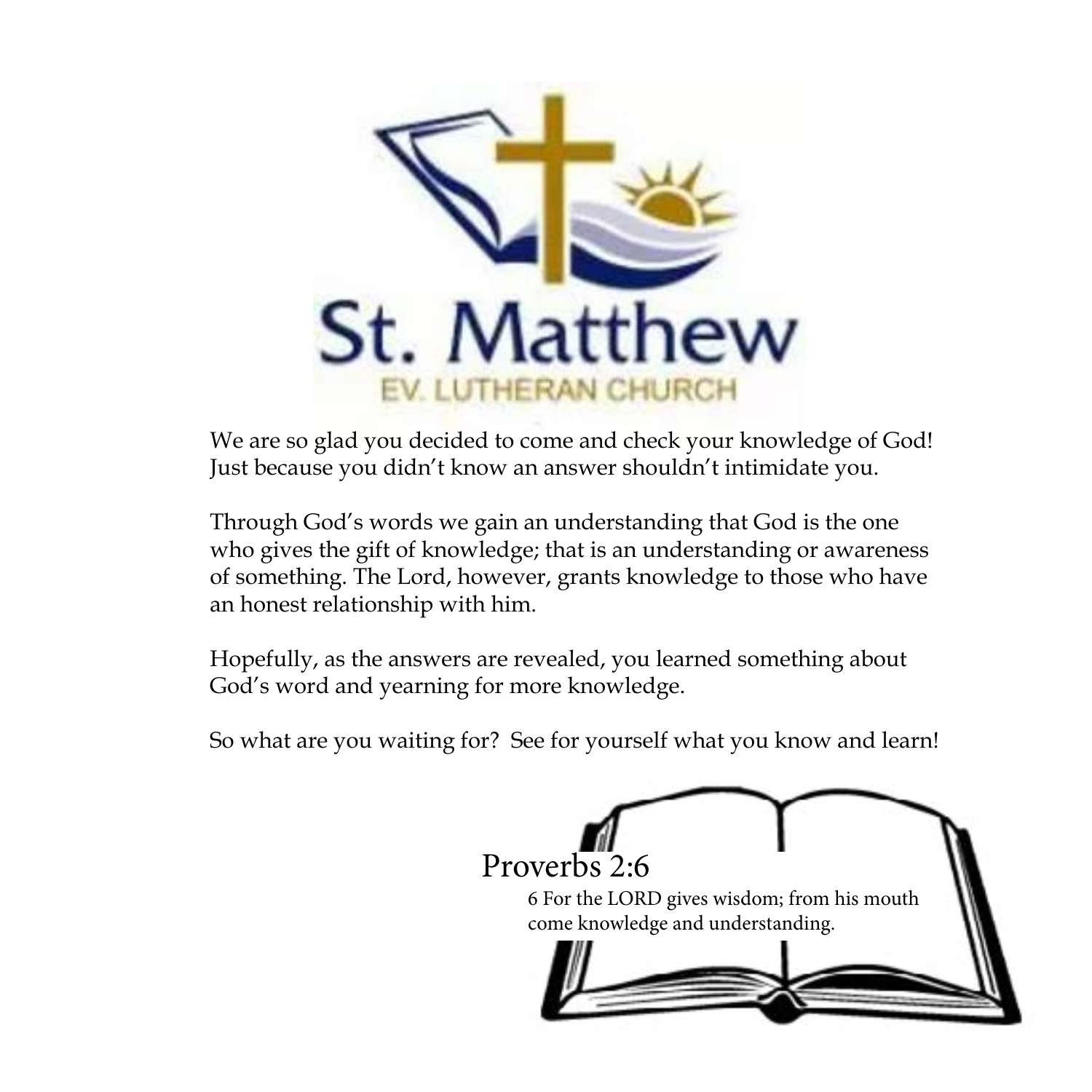# How many books are in the Bible?

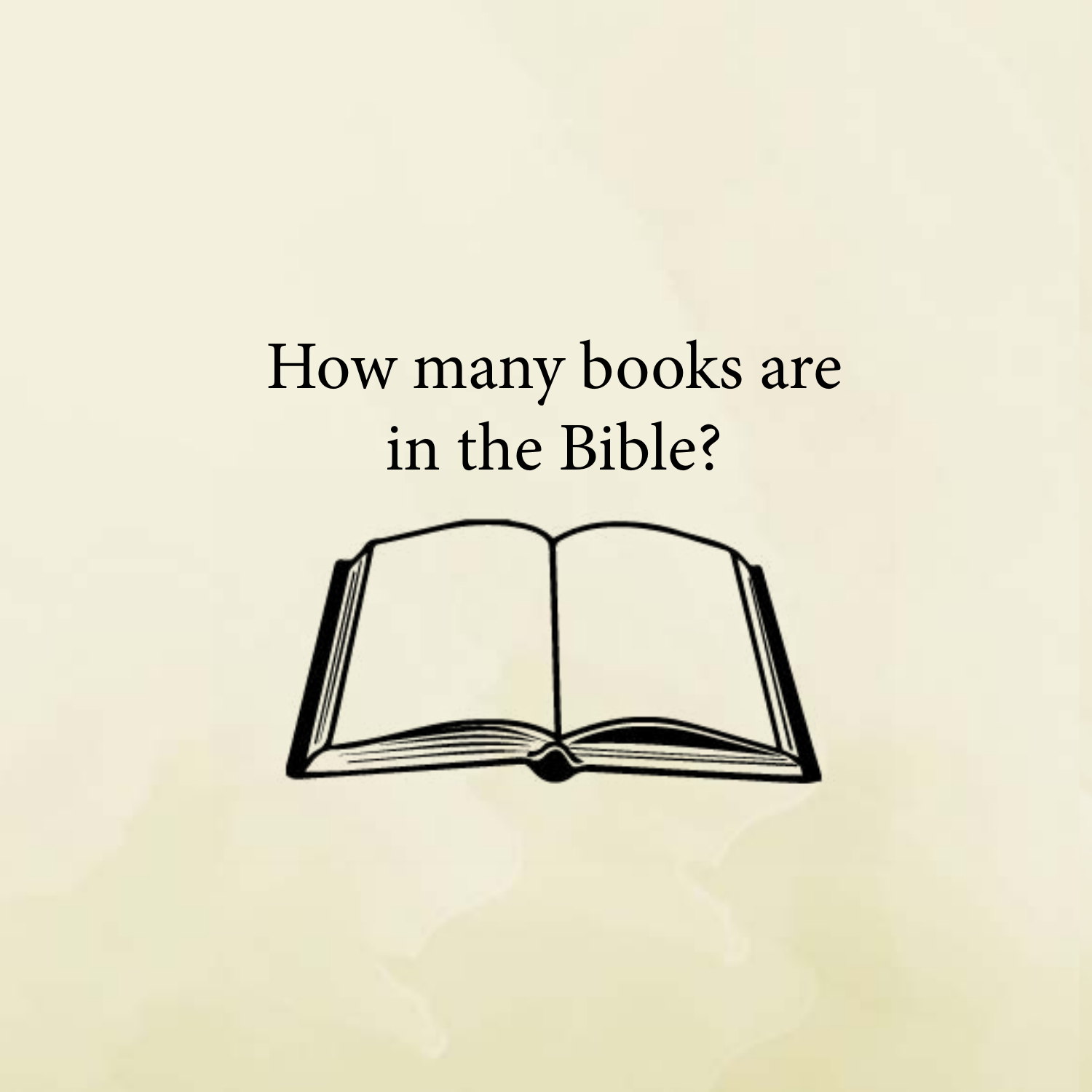#### Answer 66 39 Old Testament 27 New Testament

| <b>TESTAMENT</b>                                                                                                                                                                                                                                     | UF<br>H<br>SING OF SOLONON                                                                                                                                                                                                                    | 脳                                                                                                                                                                                                                                                                                                   |
|------------------------------------------------------------------------------------------------------------------------------------------------------------------------------------------------------------------------------------------------------|-----------------------------------------------------------------------------------------------------------------------------------------------------------------------------------------------------------------------------------------------|-----------------------------------------------------------------------------------------------------------------------------------------------------------------------------------------------------------------------------------------------------------------------------------------------------|
| onus<br>FEBIS<br>EVILLE<br><b>NIMBIN</b><br>DELTERONOMY<br><b>JSHIA</b><br><b>RIDGES</b><br>PU 16<br><b>15UNDE</b><br>258008<br><b>1 0005</b><br>ZING<br><b>LEKWOR</b><br>209012013<br>FIM<br><b>NEED LEE</b><br>西南縣<br>遐<br>琼区<br>PRINTENSIS<br>印刷版 | <b>ISAIAE</b><br><b>FARMIAR</b><br>LAMENTATIONS<br><b>MATIAL</b><br>MA FI<br>RISSA<br>JH.<br><b>AMIS</b><br>GMXAR<br>XWH<br>MDA<br><b>KARDA</b><br>HATCH<br>西联族語<br><b>EAGEAI</b><br><b>BITHATELE</b><br>MAIADE<br>NE<br>MAI HHY<br>MAX<br>UŒ | 紙<br>KIMING<br><b>LORIERANS</b><br>2 DRIVINIANS<br>GHATIAKE<br><b>PAIN ANS</b><br><b>PARK</b><br>18.0002335<br><b>THESEAR ONE ANS</b><br>WANDERS<br>ΠМ<br>m<br><b>ZEMSTER</b><br>TIUS<br>图目球版<br><b>HAVENS</b><br><b>DUMPS</b><br>139392<br>$2P - F$<br>1.09%<br>2 JUN<br>3 JOHN<br>ЮF<br>EVELATION |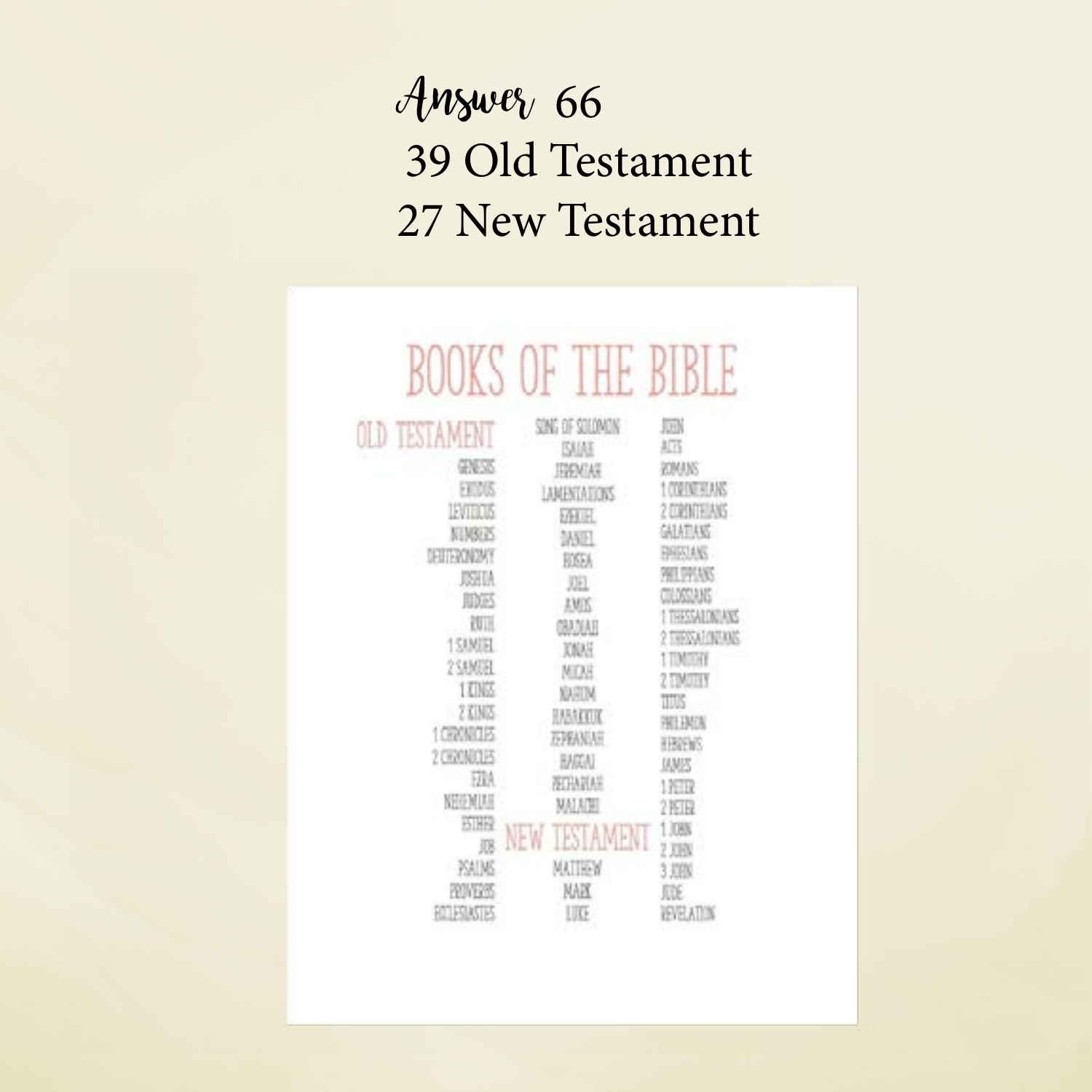

# How old was Abraham's wife when she gave birth to her son Isaac?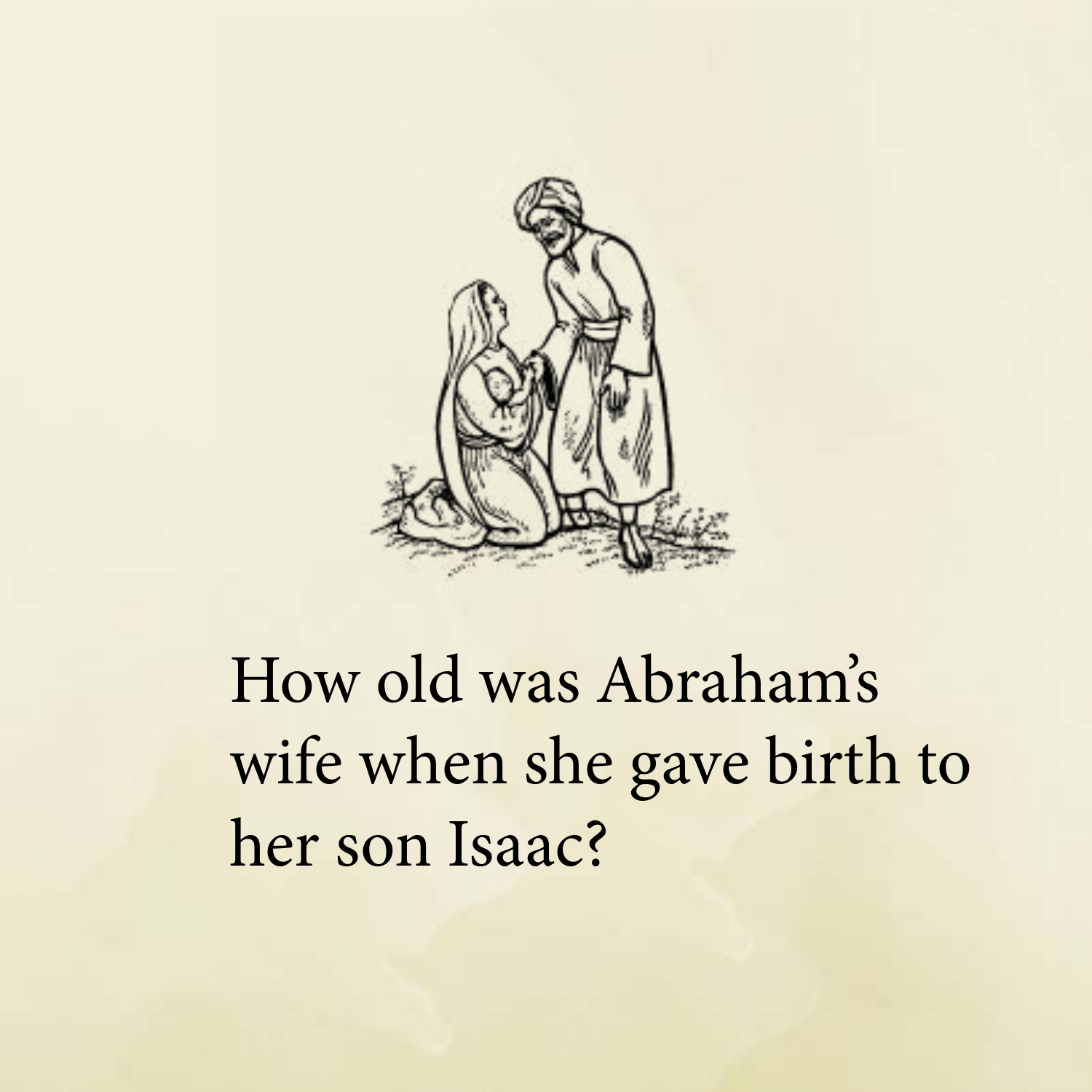#### Answer Sarah was 90 years old when she gave birth.

(Compare Genesis 17:17 and Genesis 21:1-5)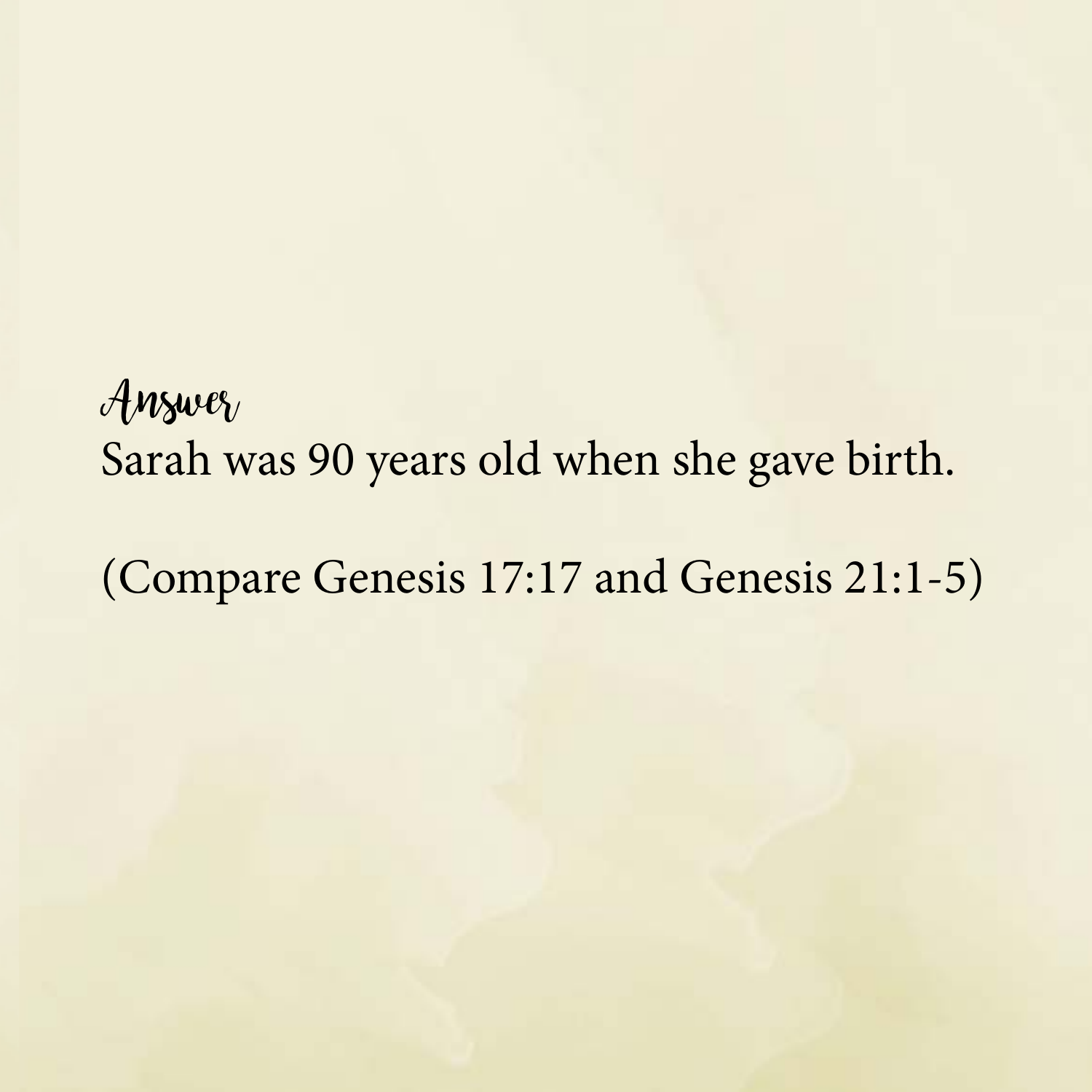# How many days was Noah on the ark during the flood?

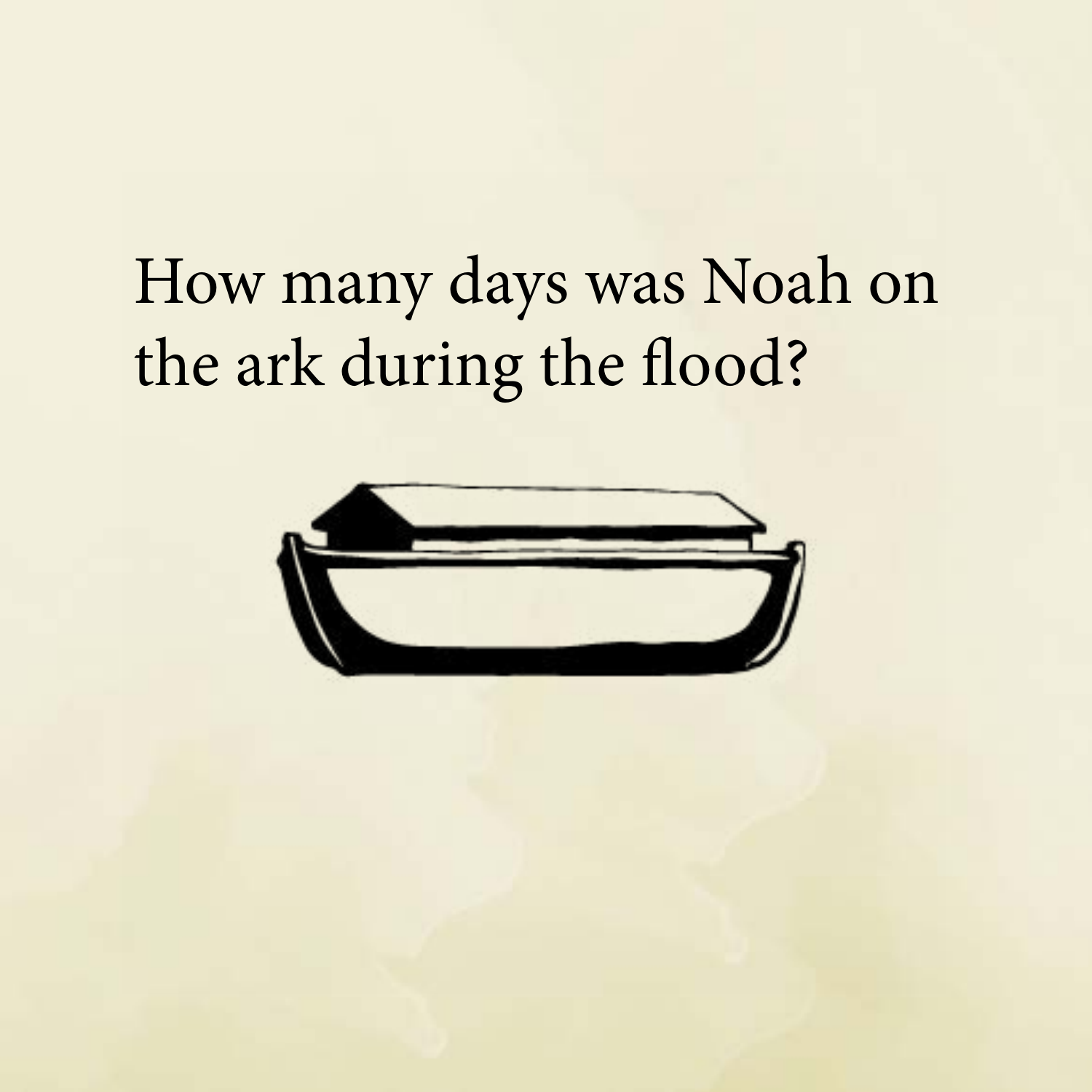#### $\mathcal{A}$ *nswer*

It rained for 40 days and 40 nights to cause the flood.

Noah and his family, however, were on the ark for 12 months and 10 days as they waited for the flood waters to recede.

(Compare Genesis 7:11 and 8:14-16)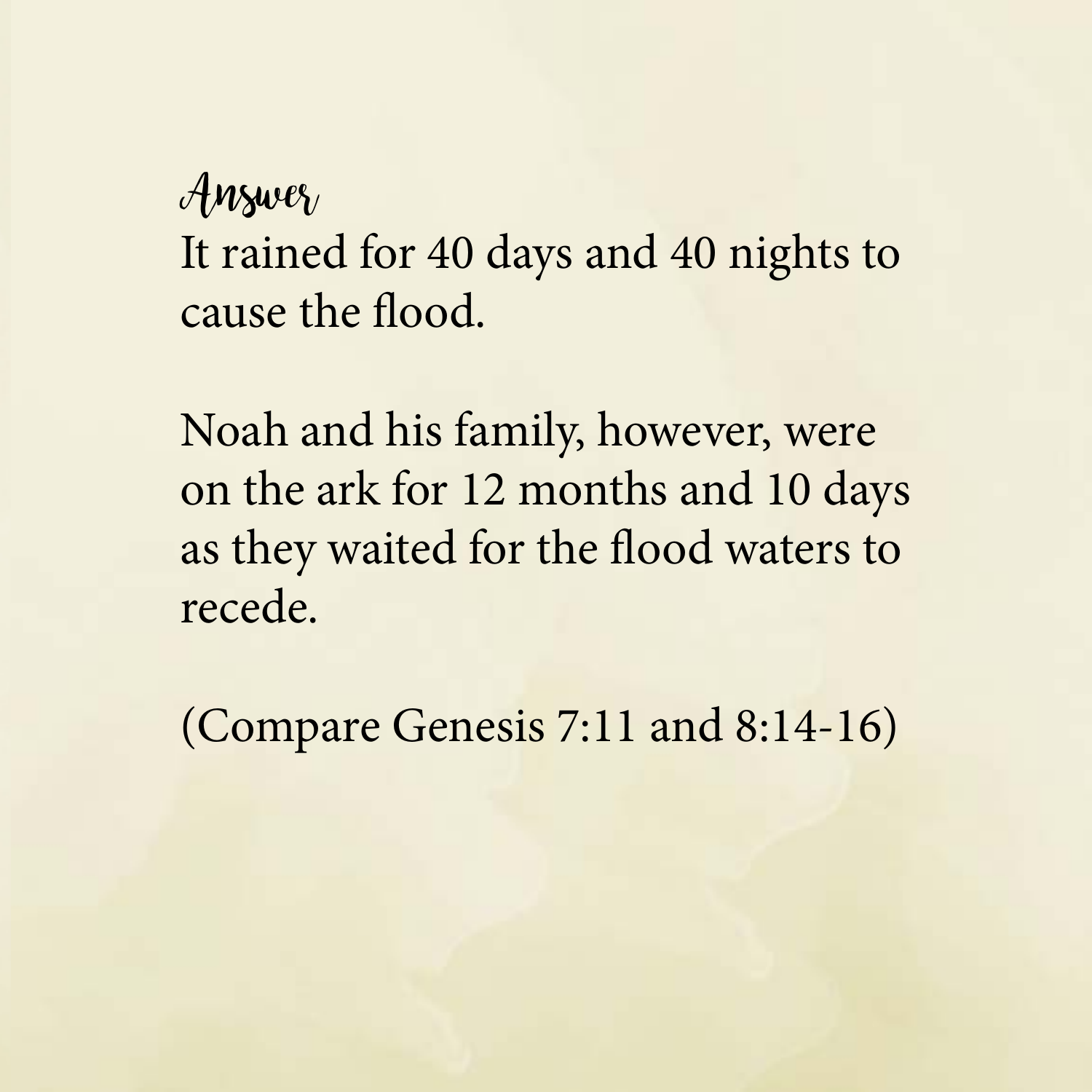# How long was Jonah in the big fish?

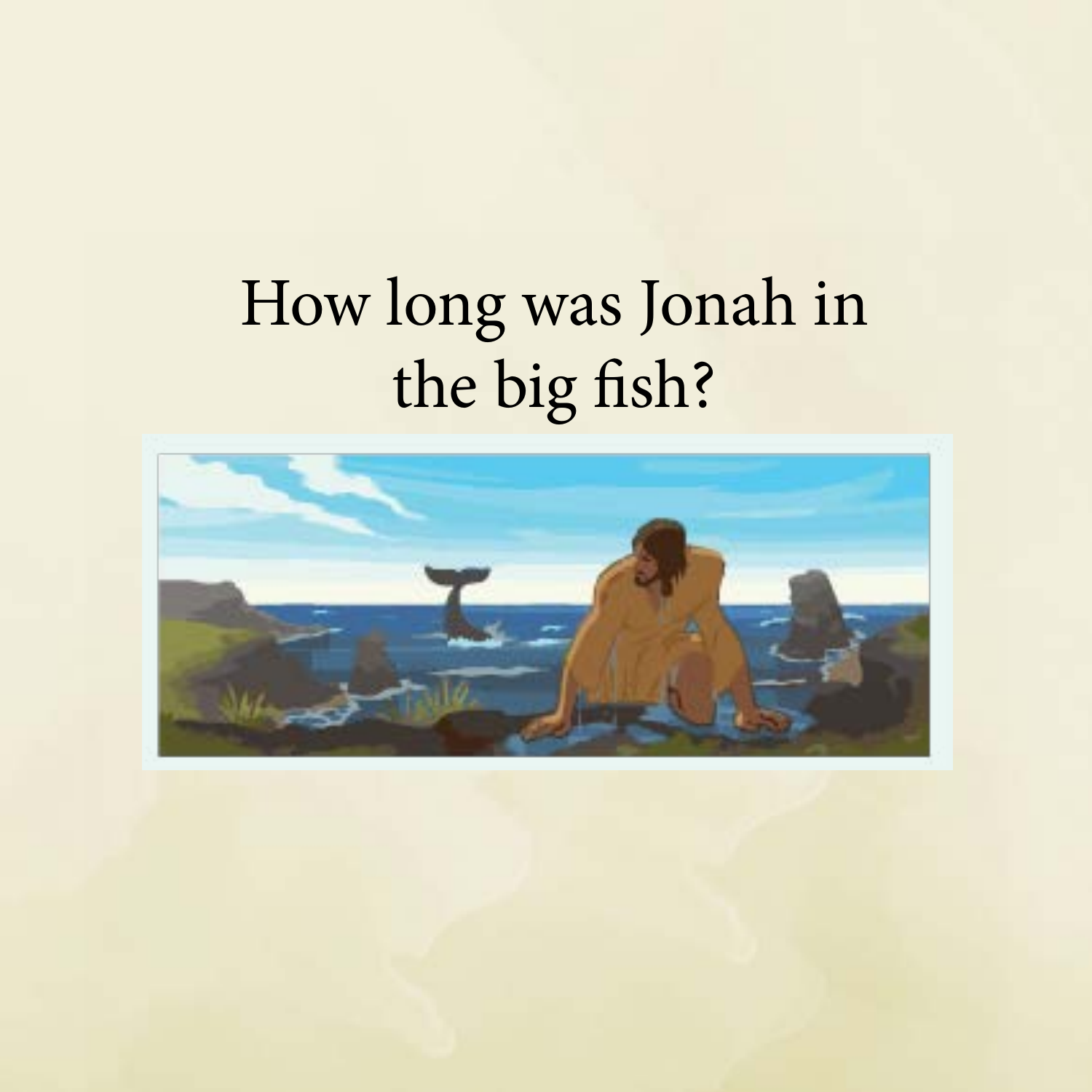#### $\mathcal{A}$ *nswer* Three days. (Jonah 1:17)

Note: Although we think that Jonah was in a whale, all the Bible says for sure is that it was a "great fish."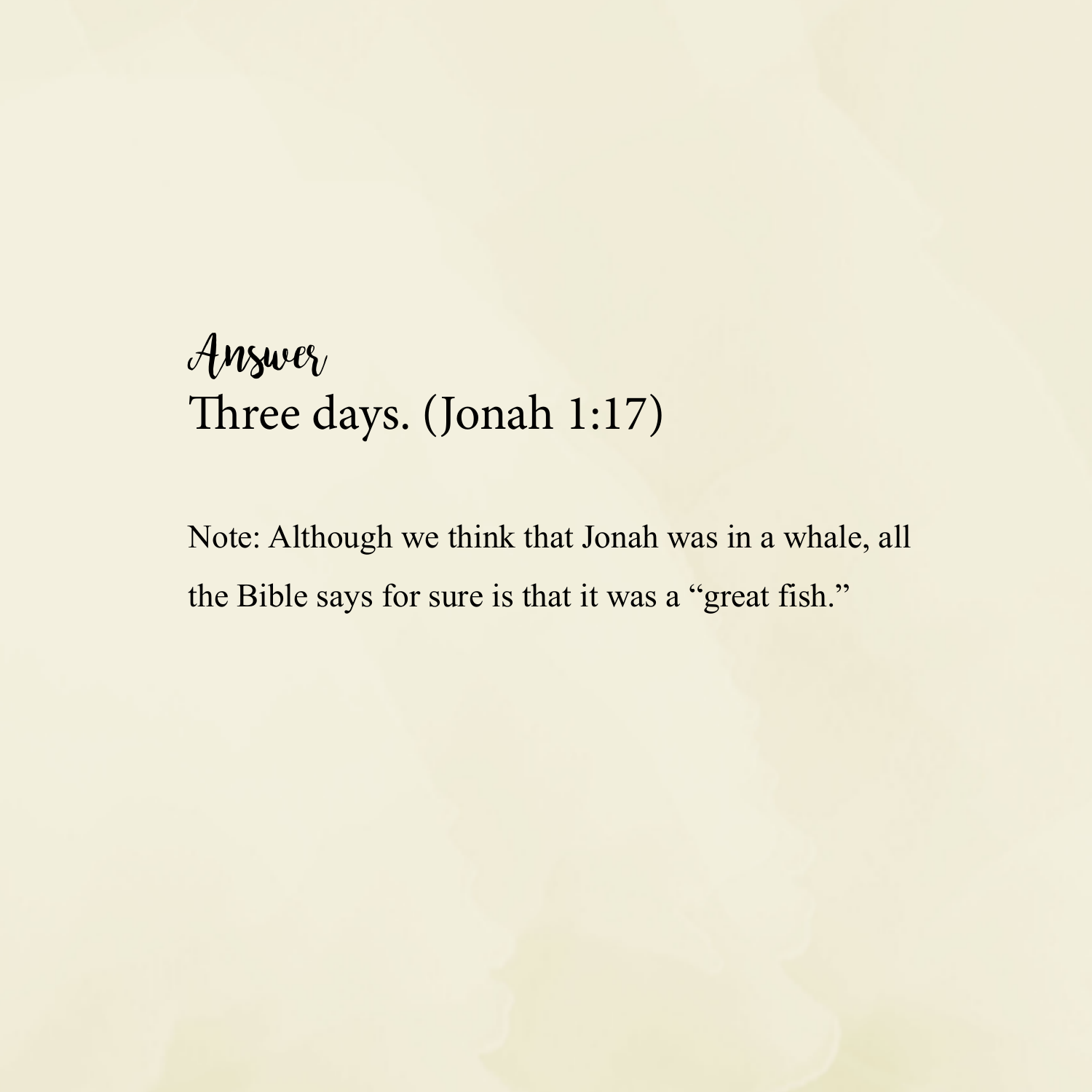# Which of Jesus' disciples walked on water?

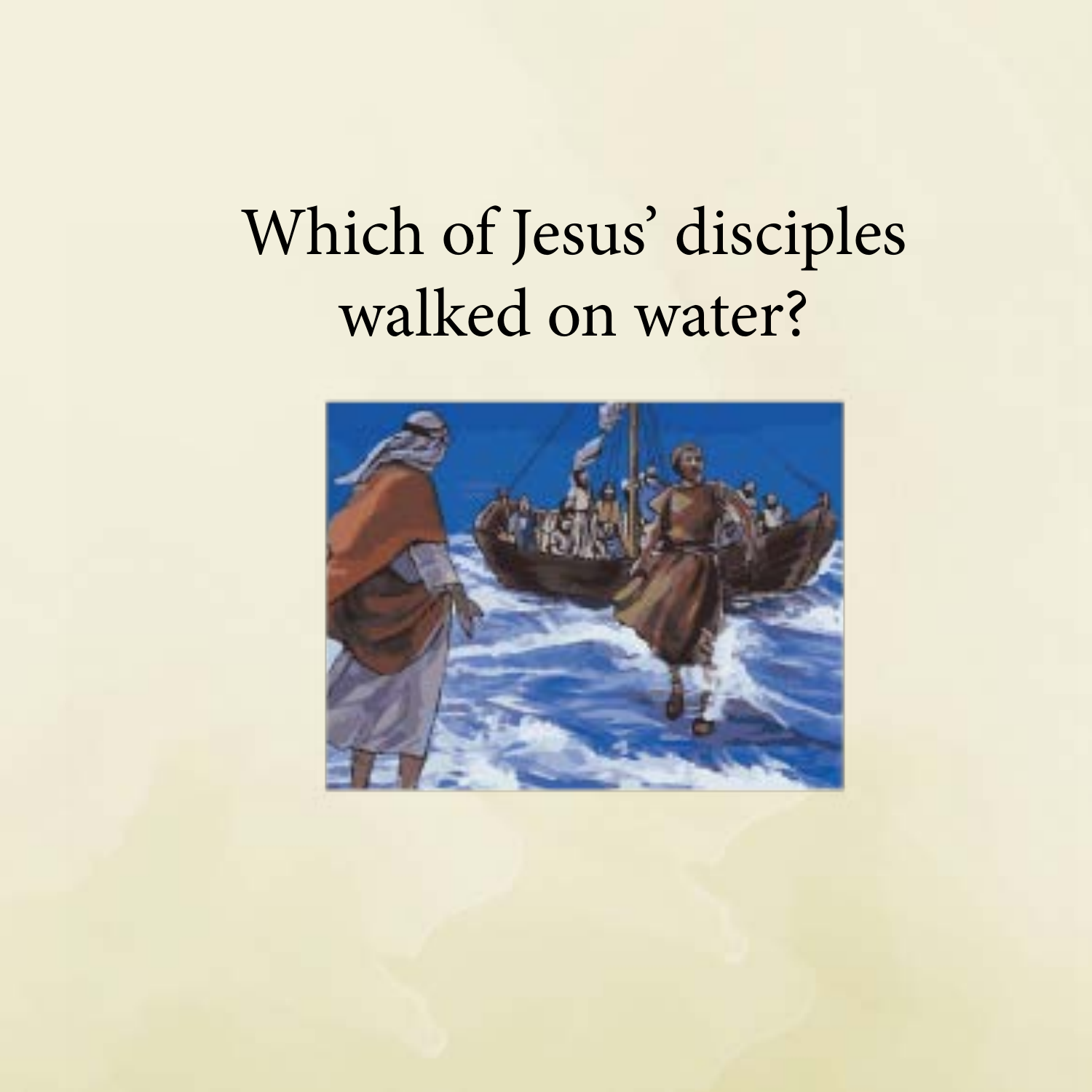Answer Peter (Matthew 24:22-33)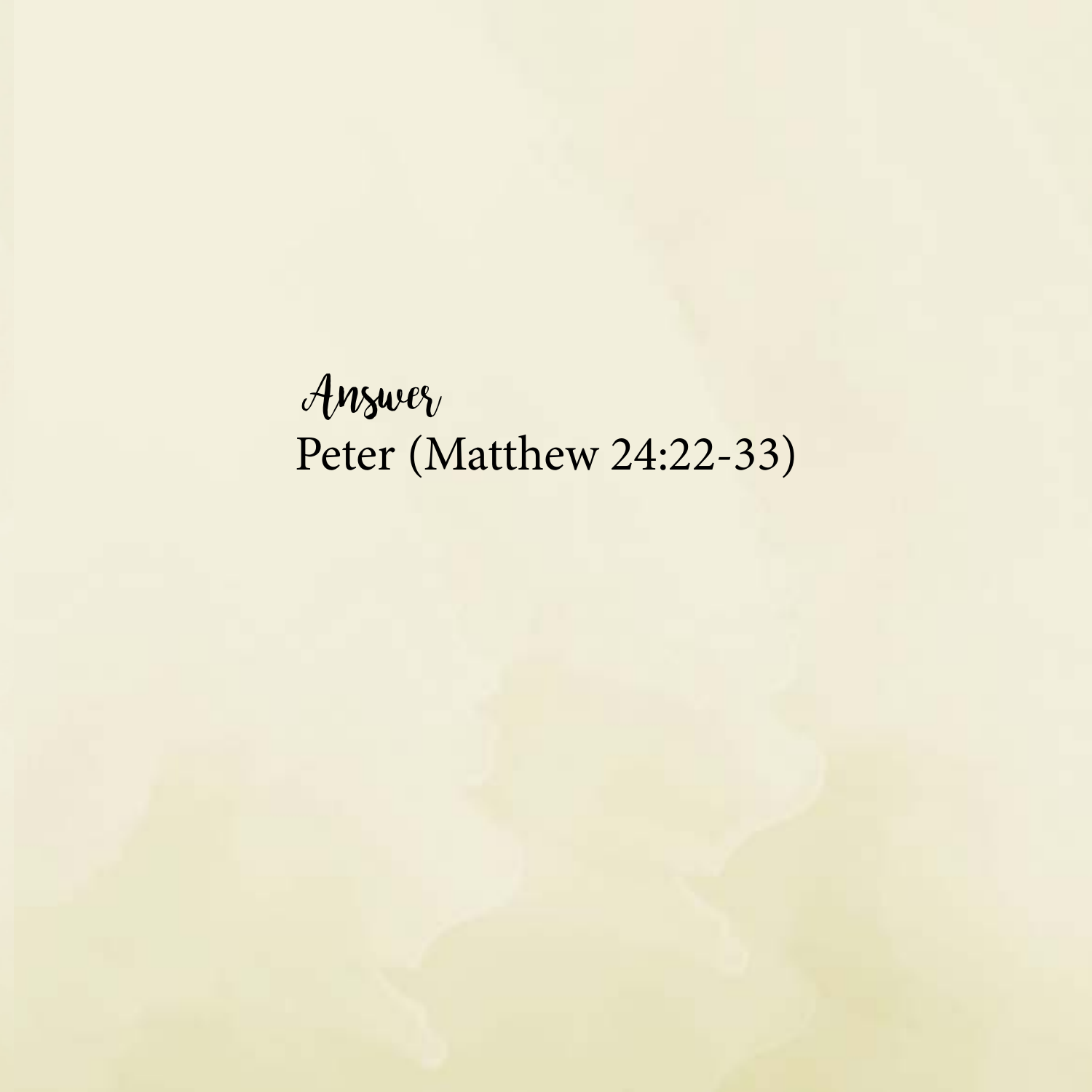## How many people were baptized on Pentecost?

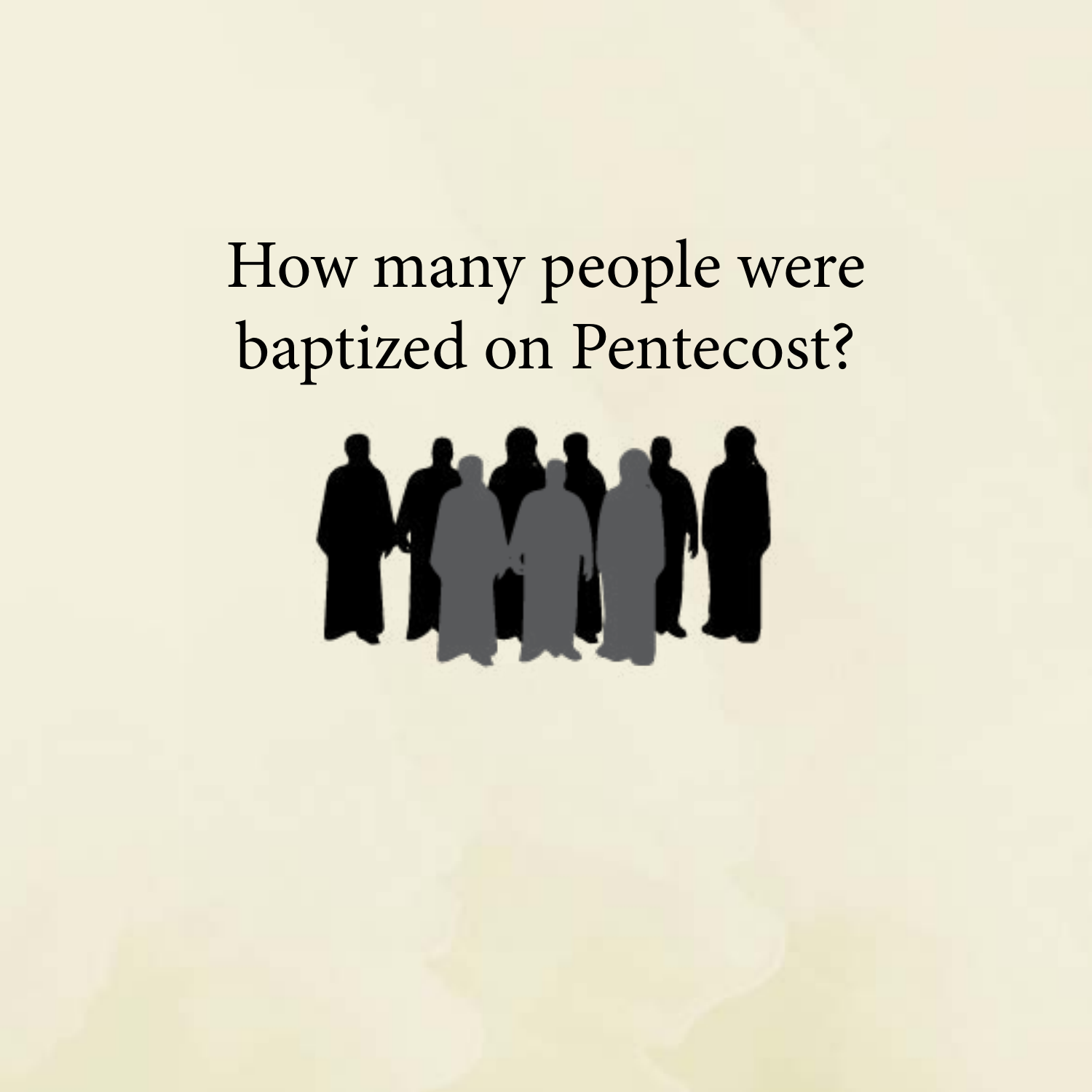Answer 3000 (Acts 2:41)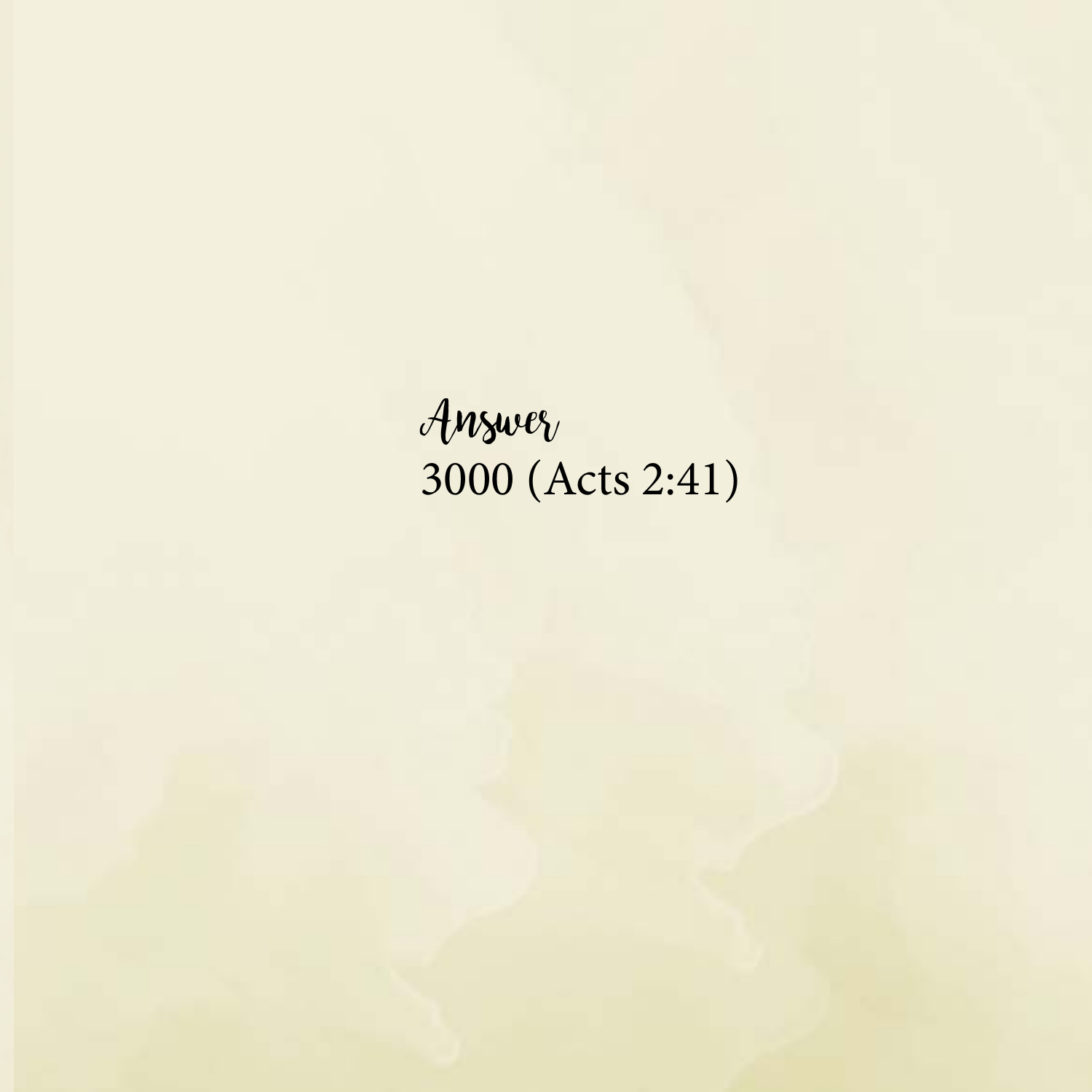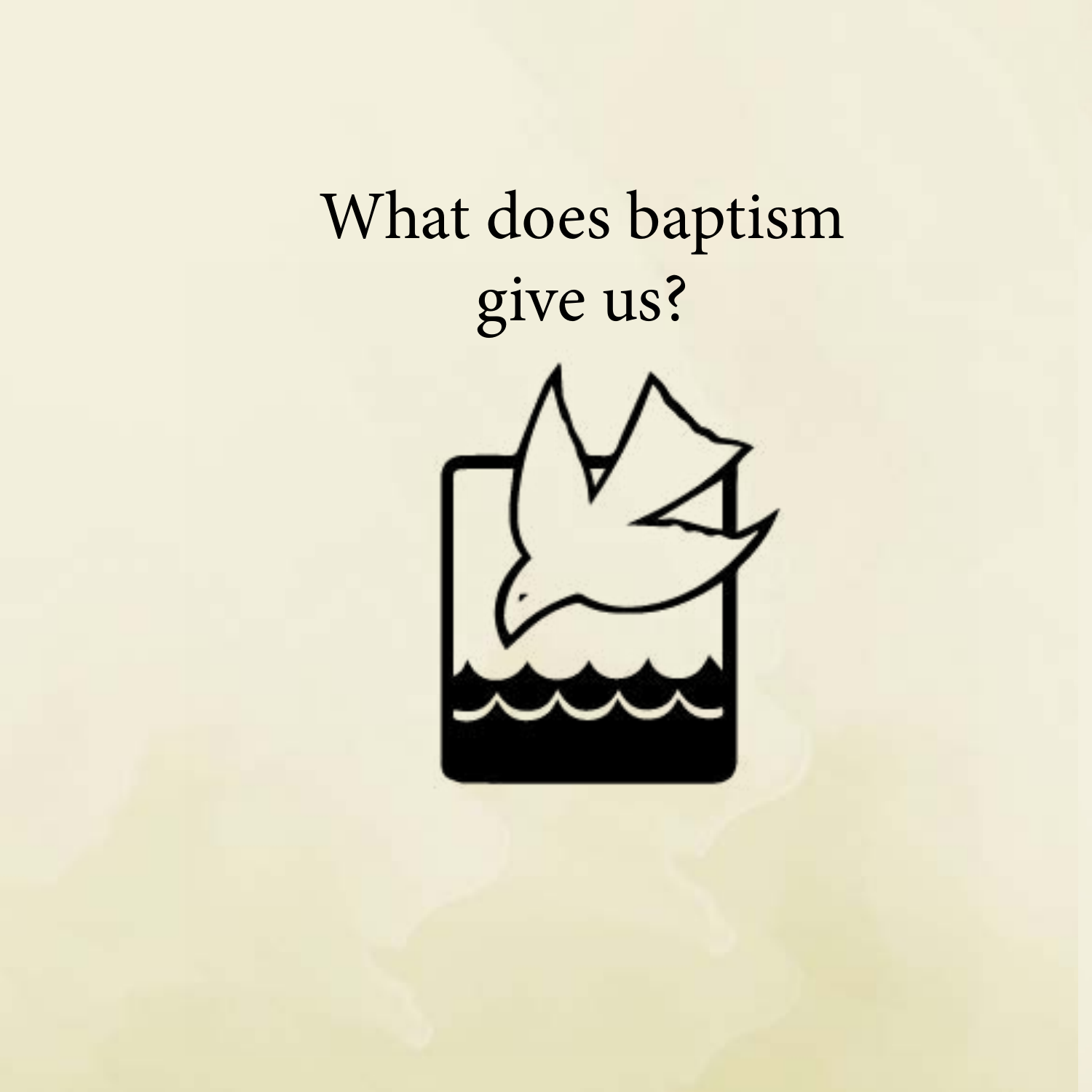Answer Forgiveness of sins. (Acts 2:38; Acts 22:16)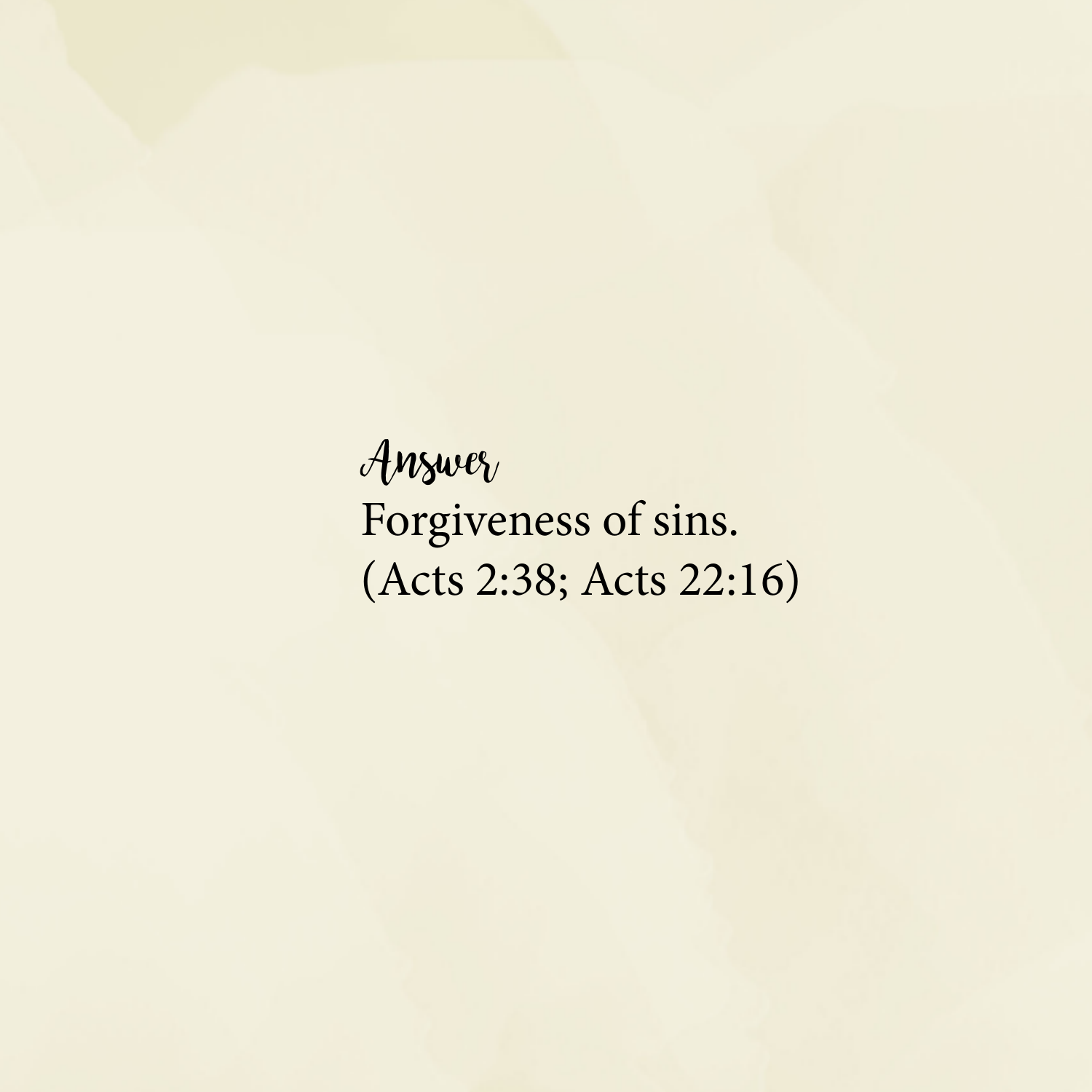### Who is deserving of God's love?

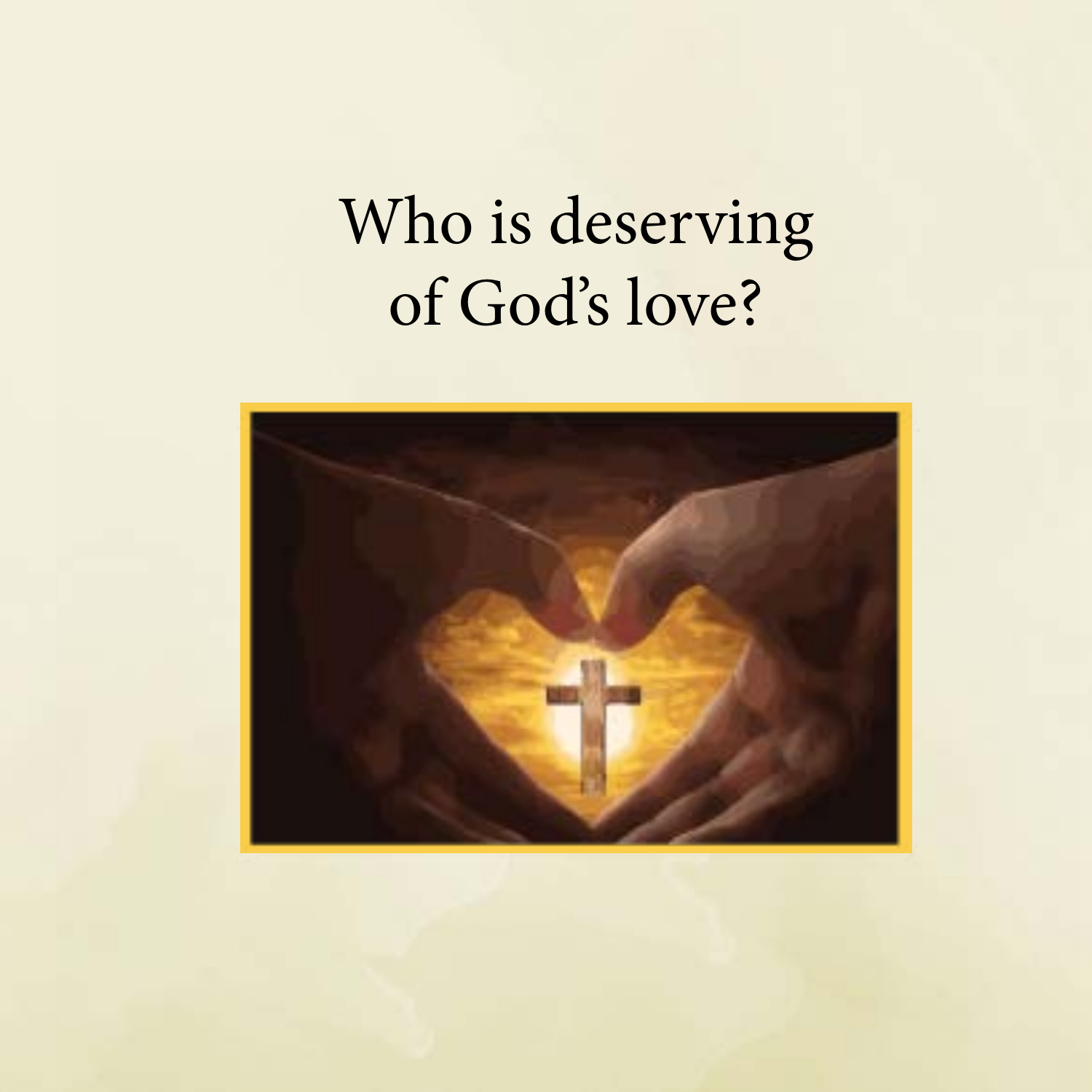#### Answer

No one. We are saved by grace (undeserved love), not our own merit or worthiness.

(Romans 3:22,24,28)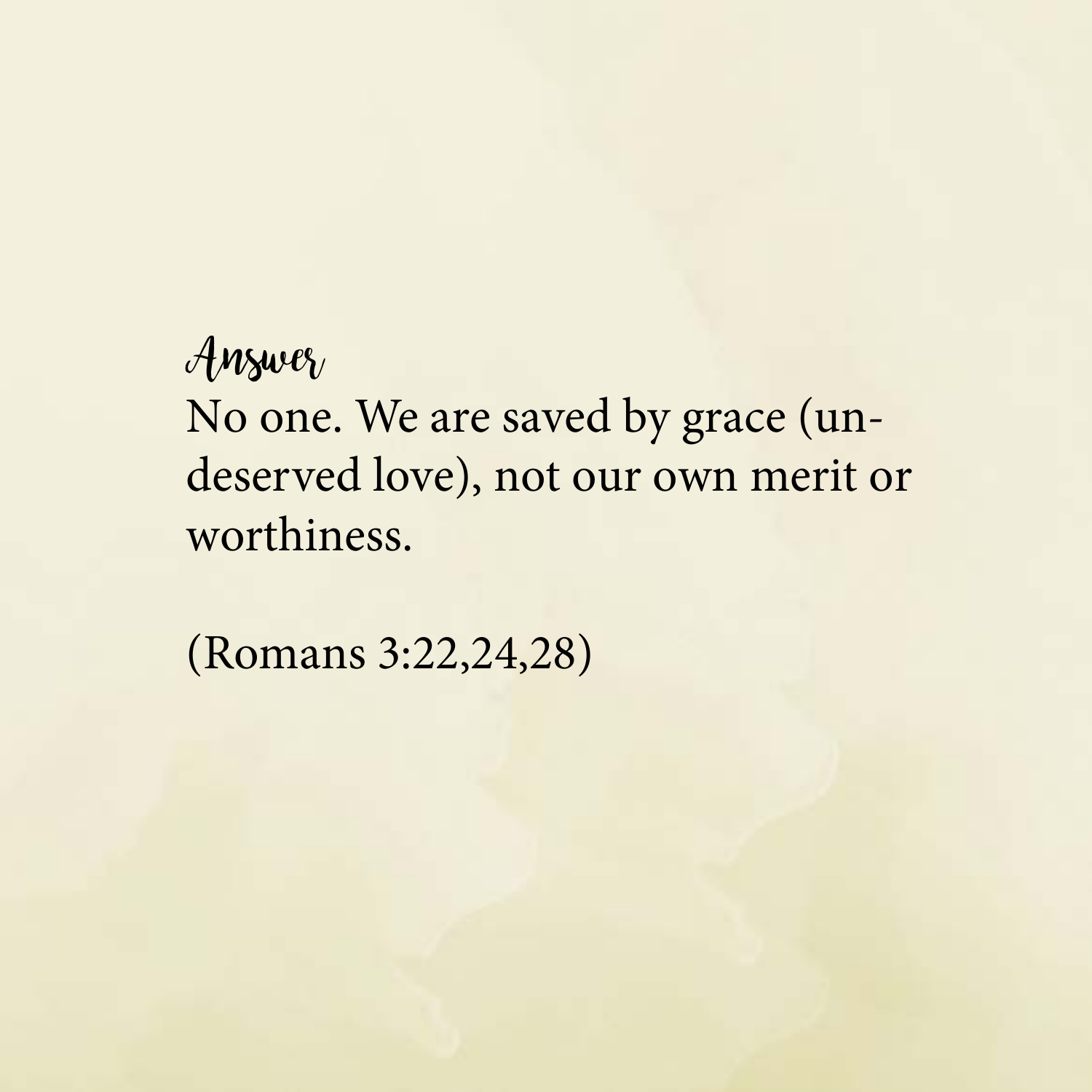## Who did Jesus save when he died on the cross?

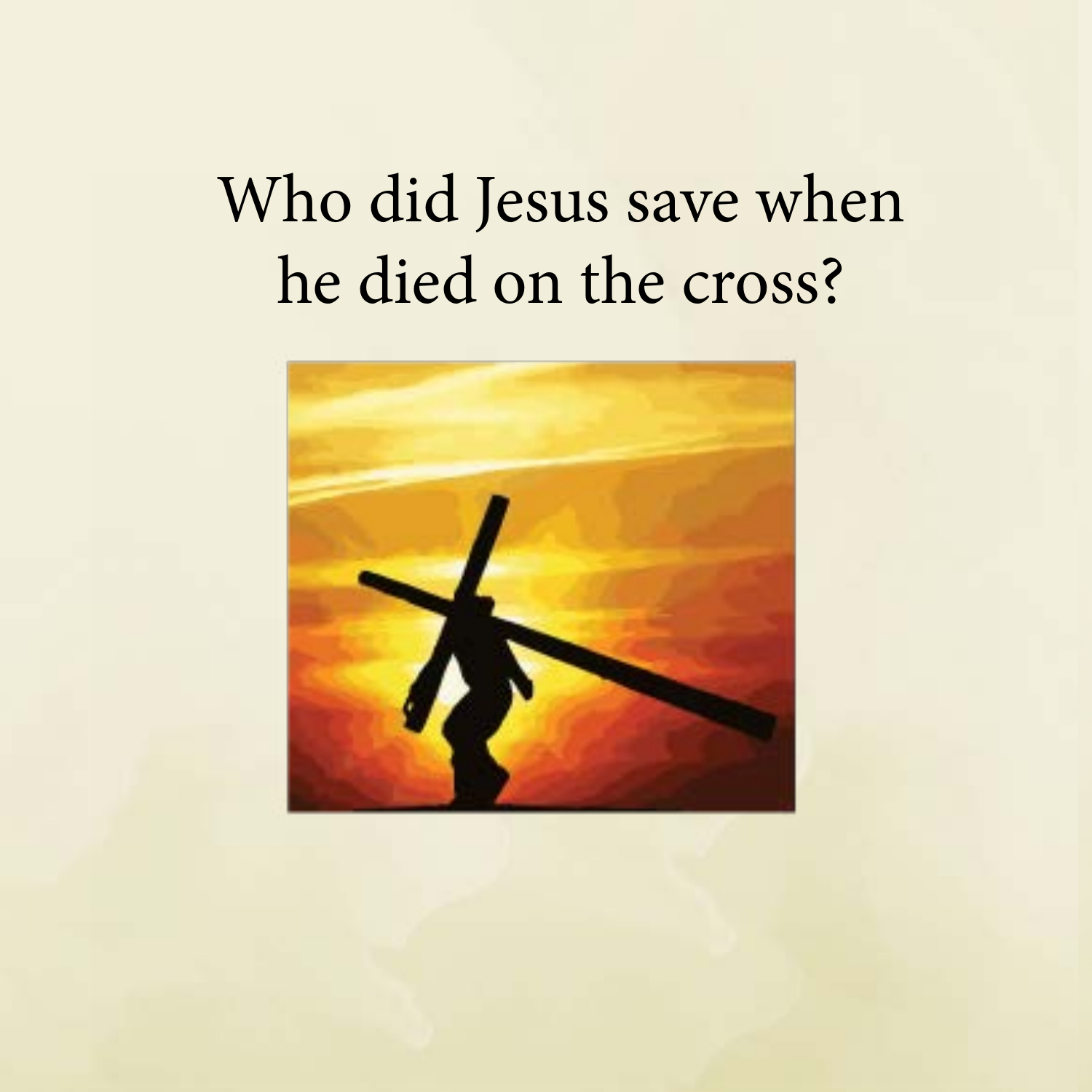#### Answer Everyone in the whole world, including you.

(John 3:16; John 19:30)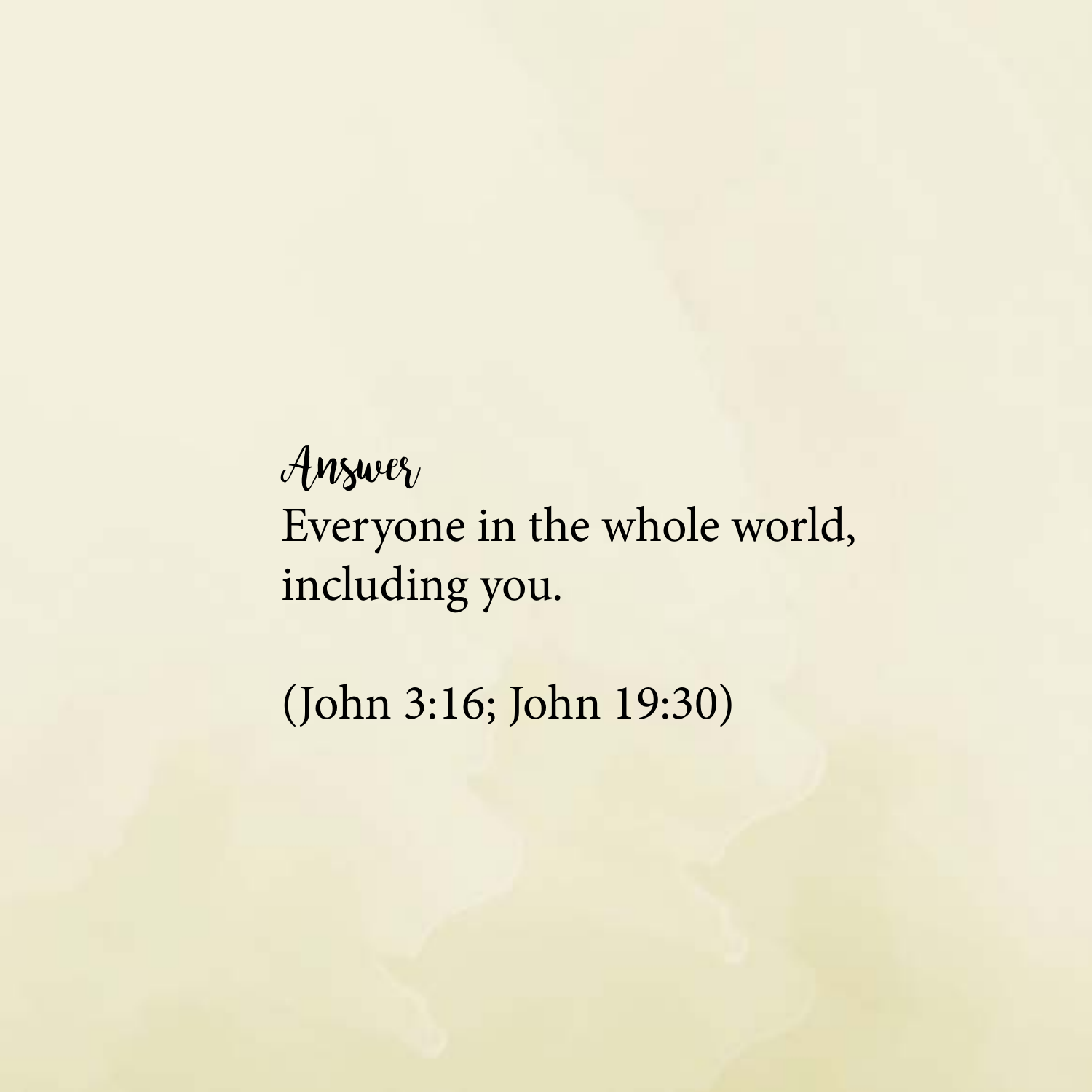#### What do you have to do to be saved?

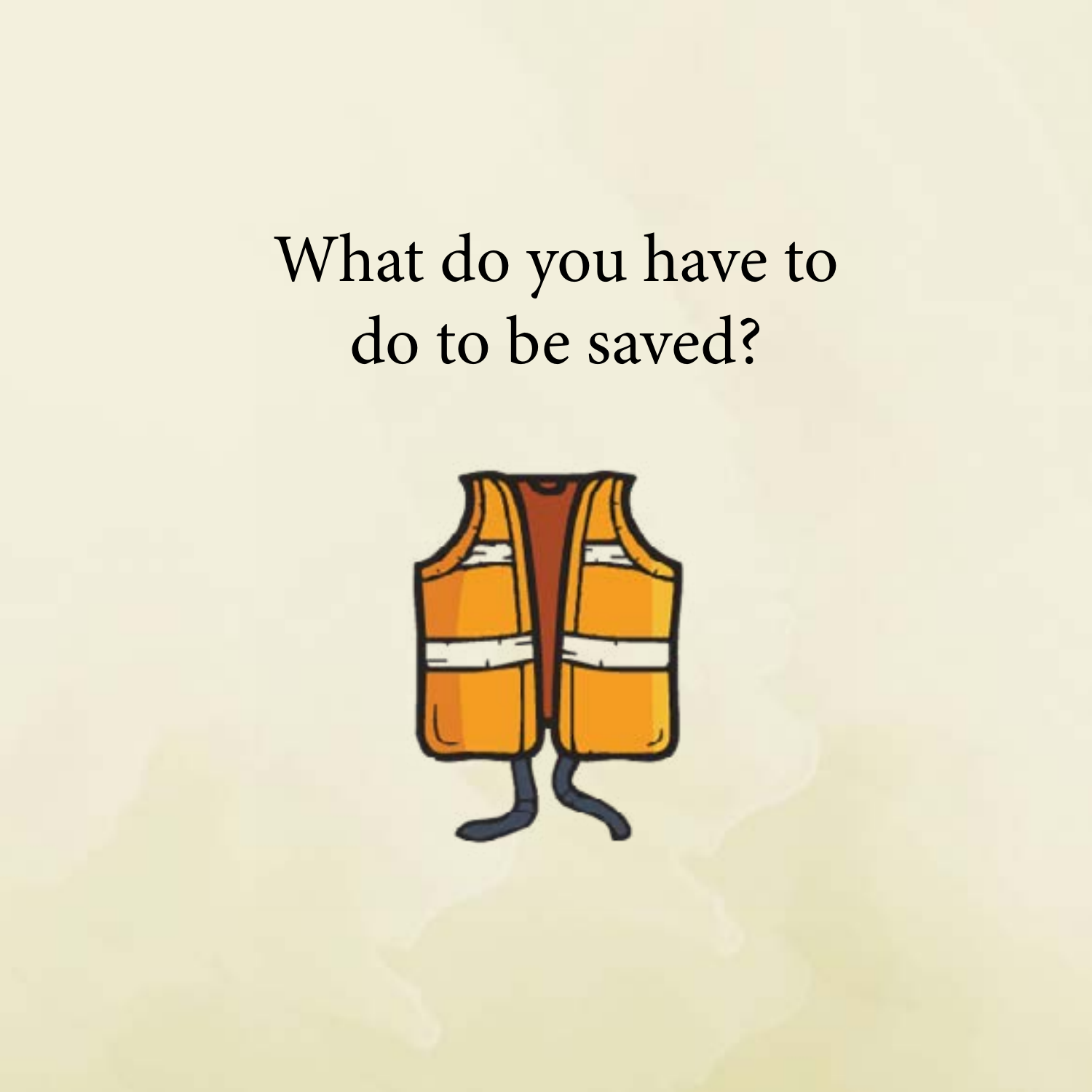#### $\mathcal{A}$ *nswer* NOTHING! It's a free gift!

"It does not depend on man's desire or effort, but on God's mercy." (Romans 9:16) AND "It is the gift of God–not by works."

(Ephesians 2:8,9)

"The wages of sin is death, but the gift of God is eternal life in Christ Jesus our Lord." (Romans 6:23)